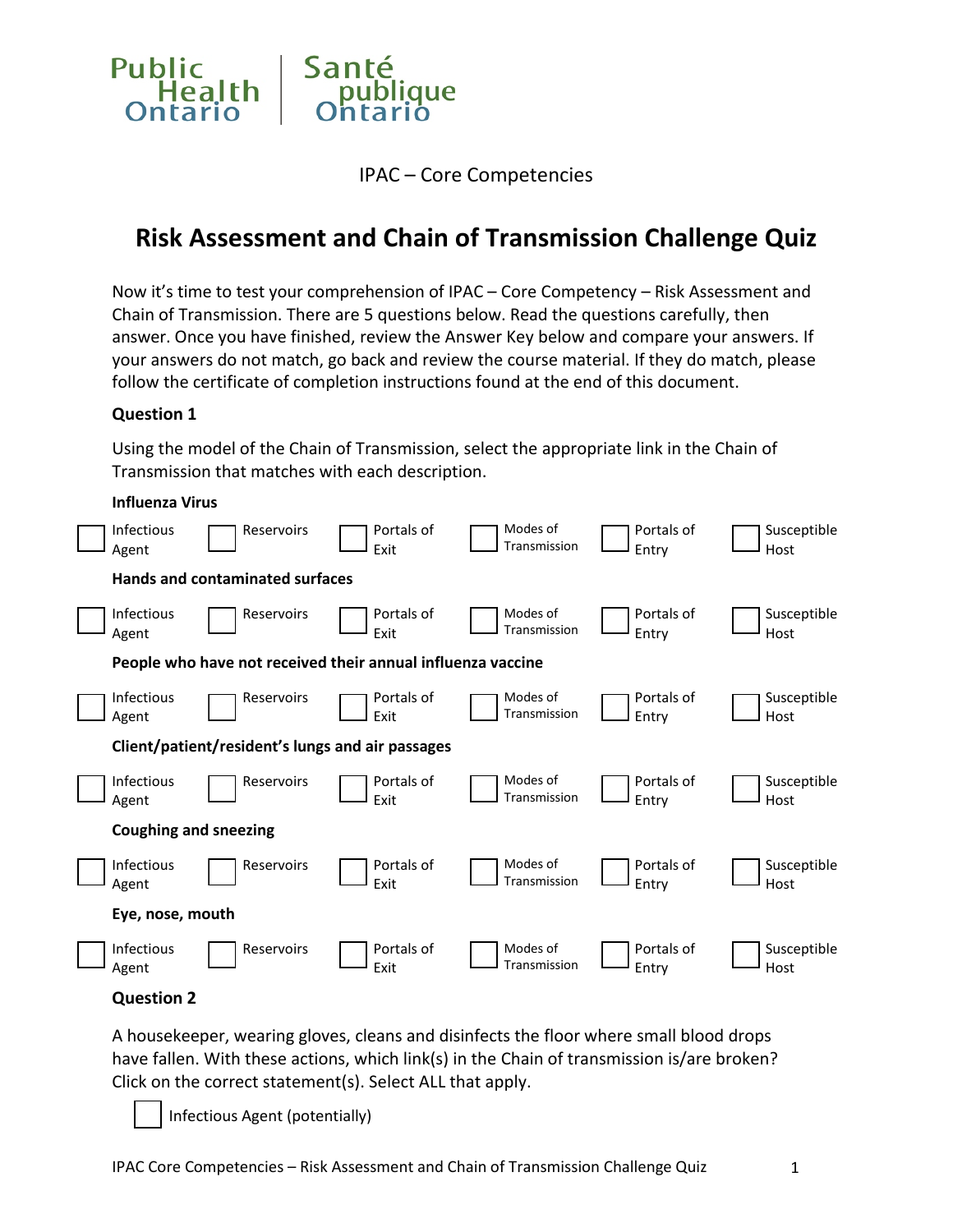| Reservoir            |
|----------------------|
| Portal of exit       |
| Mode of transmission |
| Portal of entry      |
| Susceptible host     |

#### **Question 3**

What should you do first before you EITHER perform wound care on a client/patient/resident OR clean his/her environment? Click on the appropriate answer(s). Select ALL that apply.

Perform a Risk Assessment Clean the cart

Gather equipment and supplies

Inform your supervisor

#### **Question 4**

Which questions are appropriate when performing a personal risk assessment? Click on the appropriate answer(s). Select ALL that apply.

How skilled am I at this task?

How cooperative is my client/patient/resident?

How is my supervisor going to evaluate my work?

Does my client/patient/resident have uncontrolled drainage?

#### **Question 5**

Which of the following activities may reduce the transmission of infectious agents? Click on the appropriate answer(s). Select ALL that apply.

A health care worker cleans shared care equipment.

A health care worker removes a soiled dressing and puts it directly into the garbage.

A health care worker sorts cleaning supplies in the housekeeping cupboard.

A health care worker removes gloves and gives the resident medication.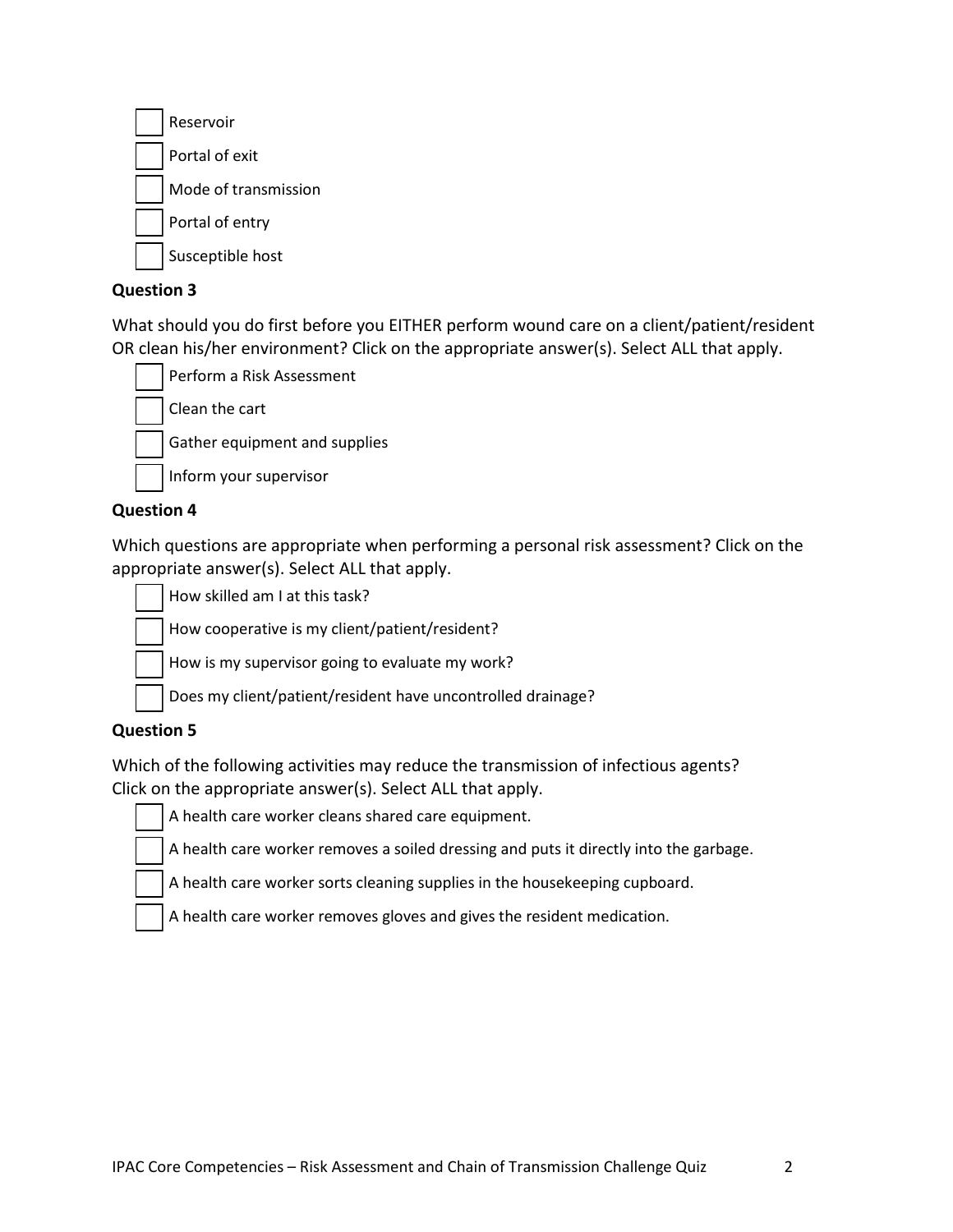#### **Answer Key**

**Question 1: Using the model of the Chain of Transmission, match the link in the Chain of Transmission with each description. Influenza virus**: Infectious Agent **Hands and contaminated surfaces**: Mode of Transmission **People who have not received their annual influenza vaccine**: Susceptible Host **Client/patient/resident's lungs and air passages**: Reservoir **Coughing and sneezing**: Portals of Exit **Eyes, nose, mouth**: Portal of Entry

**Question 2: A housekeeper, wearing gloves, cleans and disinfects the floor where small blood drops have fallen. With these actions, which link(s) in the Chain of transmission is/are broken?**  Infectious Agent Mode of Transmission Portal of Entry

**Question 3: What should you do first before you EITHER perform wound care on a client/ patient/resident OR clean his/her environment?** 

Perform a Risk Assessment

**Question 4: Which questions are appropriate when performing a personal risk assessment?**  How skilled am I at this task? How cooperative is my client/patient/resident? Does my client/patient/resident have uncontrolled drainage?

# **Question 5: Which of the following activities may reduce the transmission of infectious**

## **agents?**

A health care worker cleans shared care equipment.

A health care worker removes a soiled dressing and puts it directly into the garbage.